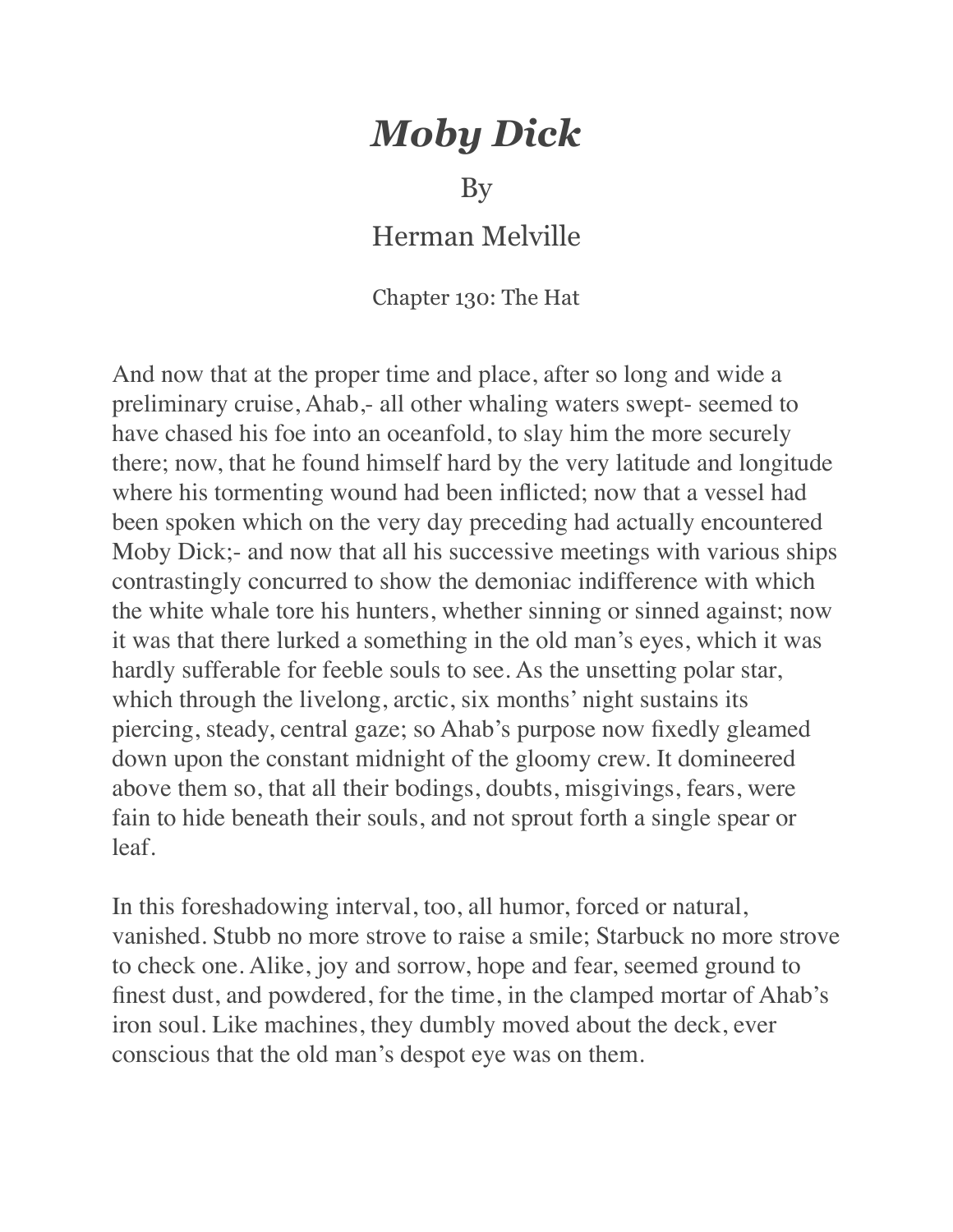But did you deeply scan him in his more secret confidential hours when he thought no glance but one was on him; then you would have seen that even as Ahab's eyes so awed the crew's, the inscrutable Parsee's glance awed his; or somehow, at least, in some wild way, at times affected it. Such an added, gliding strangeness began to invest the thin Fedallah now; such ceaseless shudderings shook him; that the men looked dubious at him; half uncertain, as it seemed, whether indeed he were a mortal substance, or else a tremulous shadow cast upon the deck by some unseen being's body. And that shadow was always hovering there. For not by night, even, had Fedallah ever certainly been known to slumber, or go below. He would stand still for hours: but never sat or leaned; his wan but wondrous eves did plainly say- We two watchmen never rest.

Nor, at any time, by night or day could the mariners now step upon the deck, unless Ahab was before them; either standing in his pivot-hole, or exactly pacing the planks between two undeviating limits,- the mainmast and the mizen; or else they saw him standing in the cabin-scuttle, his living foot advanced upon the deck, as if to step; his hat slouched heavily over his eyes; so that however motionless he stood, however the days and nights were added on, that he had not swung in his hammock; yet hidden beneath that slouching hat, they could never tell unerringly whether, for all this, his eyes were really closed at times; or whether he was still intently scanning them; no matter, though he stood so in the scuttle for a whole hour on the stretch, and the unheeded night-damp gathered in beads of dew upon that stone-carved coat and hat. The clothes that the night had wet, the next day's sunshine dried upon him; and so, day after day, and night after night; he went no more beneath the planks; whatever he wanted from the cabin that thing he sent for.

He ate in the same open air; that is, his two only meals,- breakfast and dinner: supper he never touched; nor reaped his beard; which darkly grew all gnarled, as unearthed roots of trees blown over, which still grow idly on at naked base, though perished in the upper verdure. But though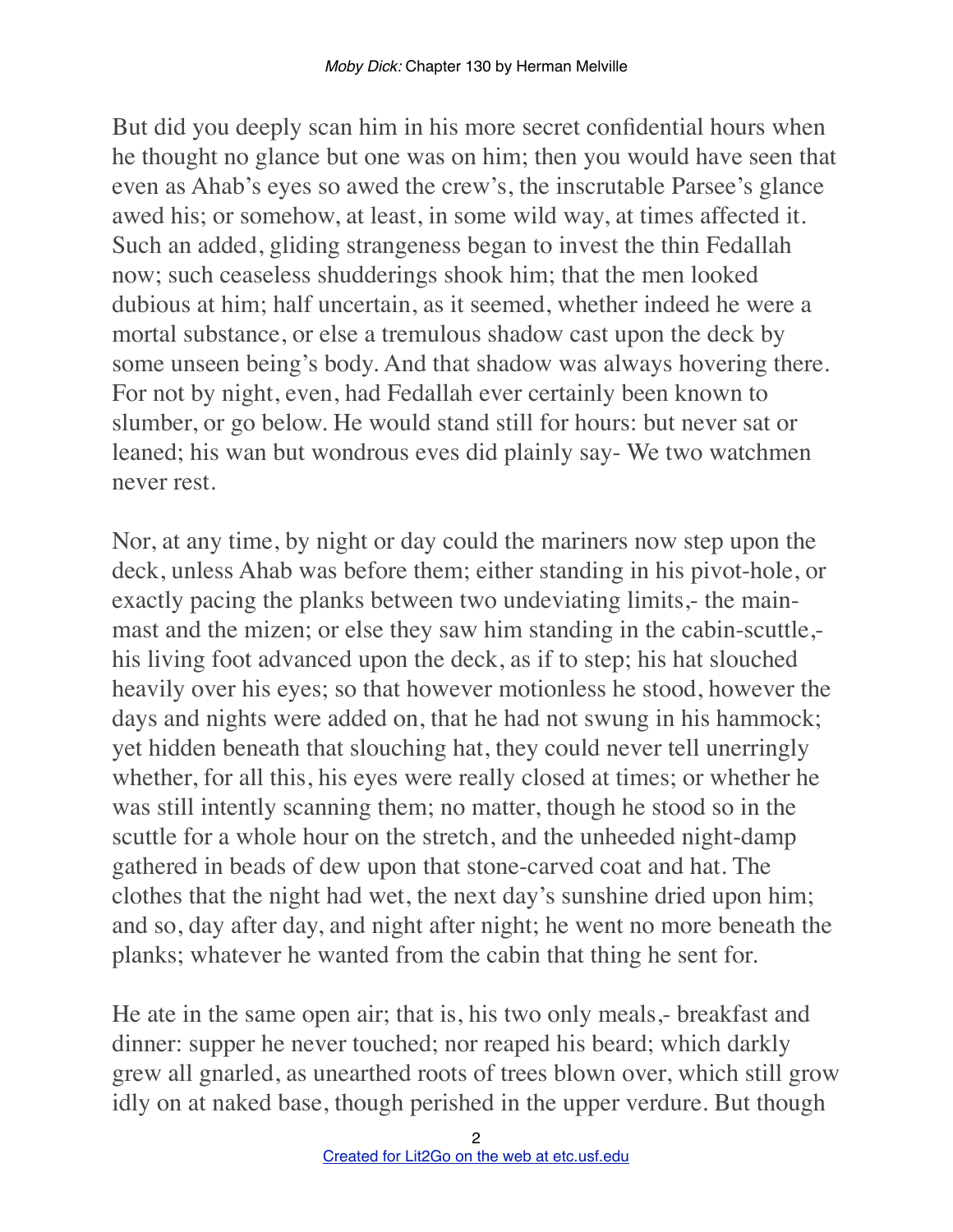his whole life was now become one watch on deck; and though the Parsee's mystic watch was without intermission as his own; yet these two never seemed to speak- one man to the other- unless at long intervals some passing unmomentous matter made it necessary. Though such a potent spell seemed secretly to join the twain; openly, and to the awe-struck crew, they seemed pole-like asunder. If by day they chanced to speak one word; by night, dumb men were both, so far as concerned the slightest verbal interchange. At times, for longest hours, without a single hail, they stood far parted in the starlight; Ahab in his scuttle, the Parsee by the main-mast; but still fixedly gazing upon each other; as if in the Parsee Ahab saw his forethrown shadow, in Ahab the Parsee his abandoned substance.

And yet, somehow, did Ahab- in his own proper self, as daily, hourly, and every instant, commandingly revealed to his subordinates,- Ahab seemed an independent lord; the Parsee but his slave. Still again both seemed yoked together, and an unseen tyrant driving them; the lean shade siding the solid rib. For be this Parsee what he may, all rib and keel was solid Ahab.

At the first faintest glimmering of the dawn, his iron voice was heard from aft,- "Man the mast-heads!"- and all through the day, till after sunset and after twilight, the same voice every hour, at the striking of the helmsman's bell, was heard- "What d'ye see?- sharp! sharp!"

But when three or four days had slided by, after meeting the childrenseeking Rachel; and no spout had yet been seen; the monomaniac old man seemed distrustful of his crew's fidelity; at least, of nearly all except the Pagan harpooneers; he seemed to doubt, even, whether Stubb and Flask might not willingly overlook the sight he sought. But if these suspicions were really his, he sagaciously refrained from verbally expressing them, however his actions might seem to hint them.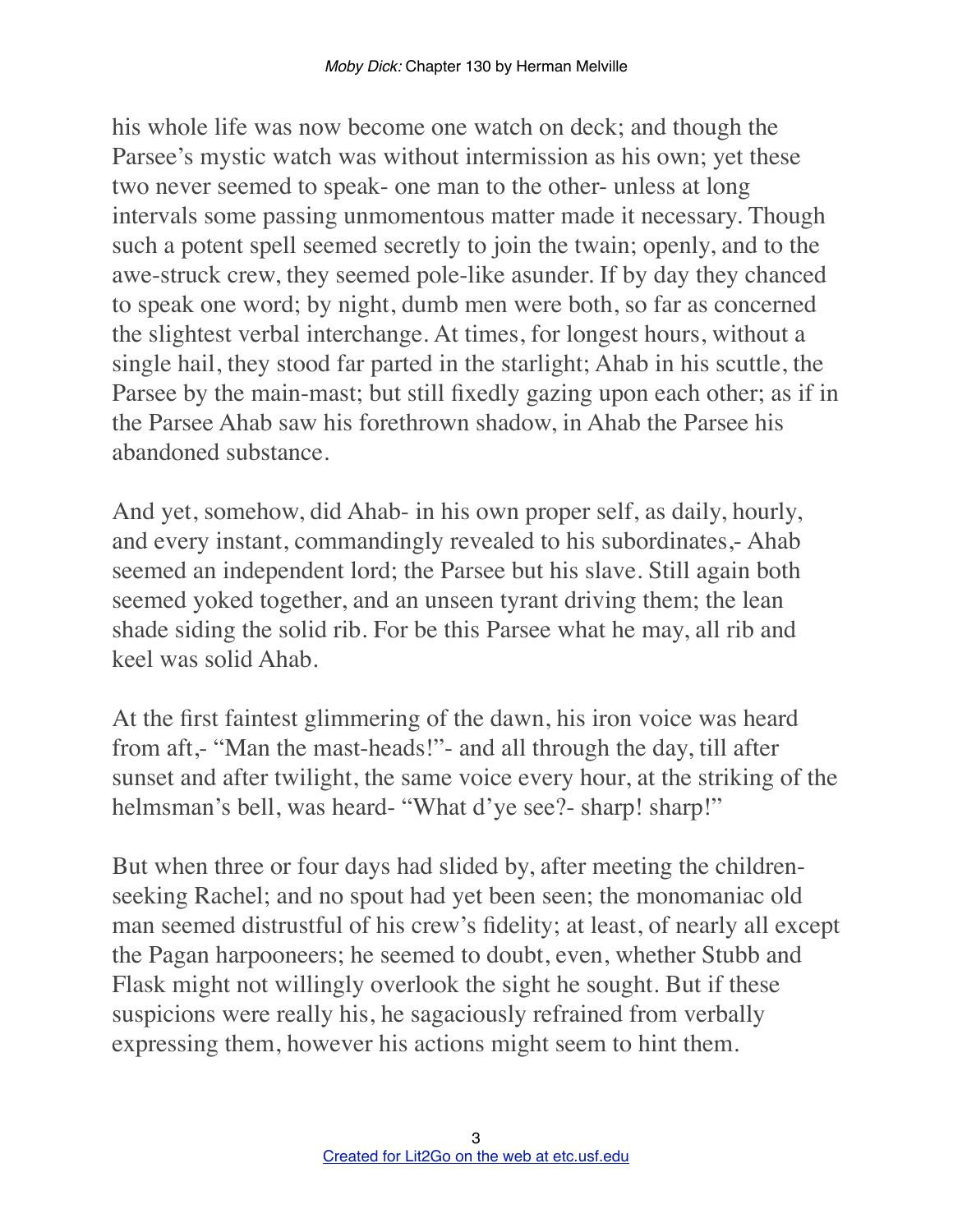"I will have the first sight of the whale myself,"- he said. "Aye! Ahab must have the doubloon! and with his own hands he rigged a nest of basketed bowlines; and sending a hand aloft, with a single sheaved block, to secure to the mainmast head, he received the two ends of the downwardreeved rope; and attaching one to his basket prepared, pin for the other end, in order to fasten it at the rail. This done, with that end yet in his hand and standing beside the pin, he looked round upon his crew, sweeping from one to the other; pausing his glance long upon Daggoo, Queequeg, Tashtego; but shunning Fedallah; and then settling his firm relying eye upon the chief mate, said,- "Take the rope, sir- I give it into thy hands, Starbuck." Then arranging his person in the basket, he gave the word for them to hoist him to his perch, Starbuck being the one who secured the rope at last; and afterwards stood near it. And thus, with one hand clinging round the royal mast, Ahab gazed abroad upon the sea for miles and miles,- ahead astern, this side, and that,- within the wide expanded circle commanded at so great a height.

When in working with his hands at some lofty almost isolated place in the rigging, which chances to afford no foothold, the sailor at sea is hoisted up to that spot, and sustained there by the rope; under these circumstances, its fastened end on deck is always given in strict charge to some one man who has the special watch of it. Because in such a wilderness of running rigging, whose various different relations aloft cannot always be infallibly discerned by what is seen of them at the deck; and when the deck-ends of these ropes are being every few minutes cast down from the fastenings, it would be but a natural fatality, if, unprovided with a constant watchman, the hoisted sailor should by some carelessness of the crew be cast adrift and fall all swooping to the sea. So Ahab's proceedings in this matter were not unusual; the only strange thing about them seemed to be, that Starbuck, almost the one only man who had ever ventured to oppose him with anything in the slightest degree approaching to decision- one of those too, whose faithfulness on the look-out he had seemed to doubt somewhat; it was strange, that this was the very man he should select for his watchman;